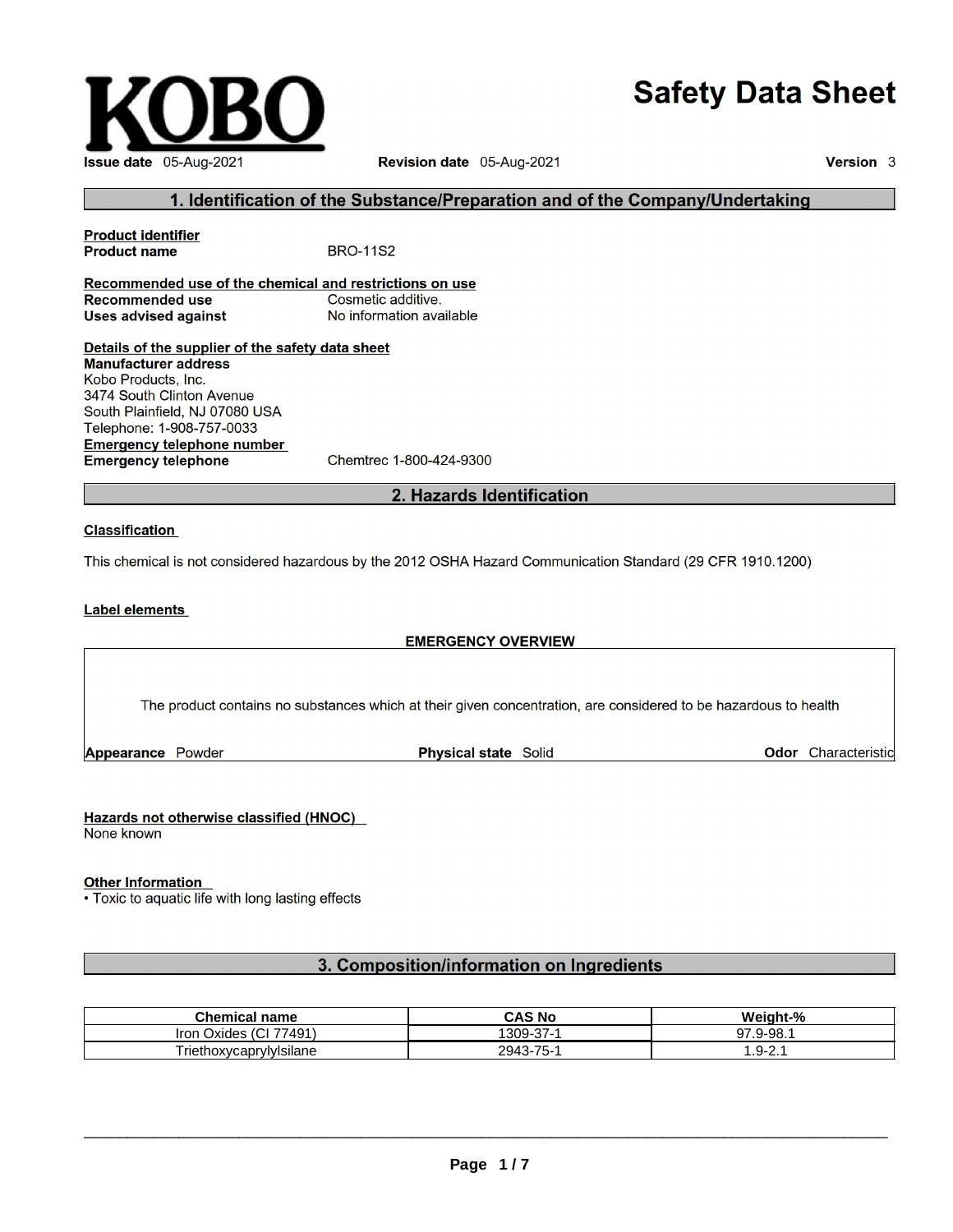### **4. First aid measures**

 $\Box$ 

| <b>First aid measures</b>                                                  |                                                                                                                                    |  |
|----------------------------------------------------------------------------|------------------------------------------------------------------------------------------------------------------------------------|--|
| <b>General advice</b>                                                      | If symptoms persist, call a physician.                                                                                             |  |
| Eye contact                                                                | Rinse immediately with plenty of water, also under the eyelids, for at least 15 minutes. If<br>symptoms persist, call a physician. |  |
| <b>Skin contact</b>                                                        | Wash off immediately with soap and plenty of water while removing all contaminated<br>clothes and shoes.                           |  |
| <b>Inhalation</b>                                                          | Remove to fresh air. If breathing is irregular or stopped, administer artificial respiration.                                      |  |
| Ingestion                                                                  | If swallowed, do not induce vomiting: seek medical advice immediately and show this<br>container or label.                         |  |
| Self-protection of the first aider                                         | Use personal protective equipment as required.                                                                                     |  |
| Most important symptoms and effects, both acute and delayed                |                                                                                                                                    |  |
| <b>Symptoms</b>                                                            | No known effects under normal use conditions.                                                                                      |  |
| Indication of any immediate medical attention and special treatment needed |                                                                                                                                    |  |
| Note to physicians                                                         | Effects of exposure (inhalation, ingestion or skin contact) to substance may be delayed.                                           |  |
| 5. Fire-fighting measures                                                  |                                                                                                                                    |  |

#### **Suitable extinguishing media**

Use extinguishing measures that are appropriate to local circumstances and the surrounding environment.

**Unsuitable extinguishing media** No information available.

### **Specific hazards arising from the chemical**

None in particular.

#### **Explosion data Sensitivity to mechanical impact** None. **Sensitivity to static discharge** None.

#### **Protective equipment and precautions for firefighters**

Use personal protective equipment as required.

#### **6. Accidental release measures**

### **Personal precautions, protective equipment and emergency procedures**

| <b>Personal precautions</b>                          | Use personal protective equipment as required. Wash thoroughly after handling. Avoid<br>contact with eyes. |
|------------------------------------------------------|------------------------------------------------------------------------------------------------------------|
| For emergency responders                             | Use personal protective equipment as required.                                                             |
| <b>Environmental precautions</b>                     | Collect spillage. Do not allow into any sewer, on the ground or into any body of water.                    |
| Methods and material for containment and cleaning up |                                                                                                            |
| <b>Methods for containment</b>                       | Prevent further leakage or spillage if safe to do so.                                                      |
| Methods for cleaning up                              | Avoid creating dust. Sweep up and shovel into suitable containers for disposal.                            |
| Prevention of secondary hazards                      | Clean contaminated objects and areas thoroughly observing environmental regulations.                       |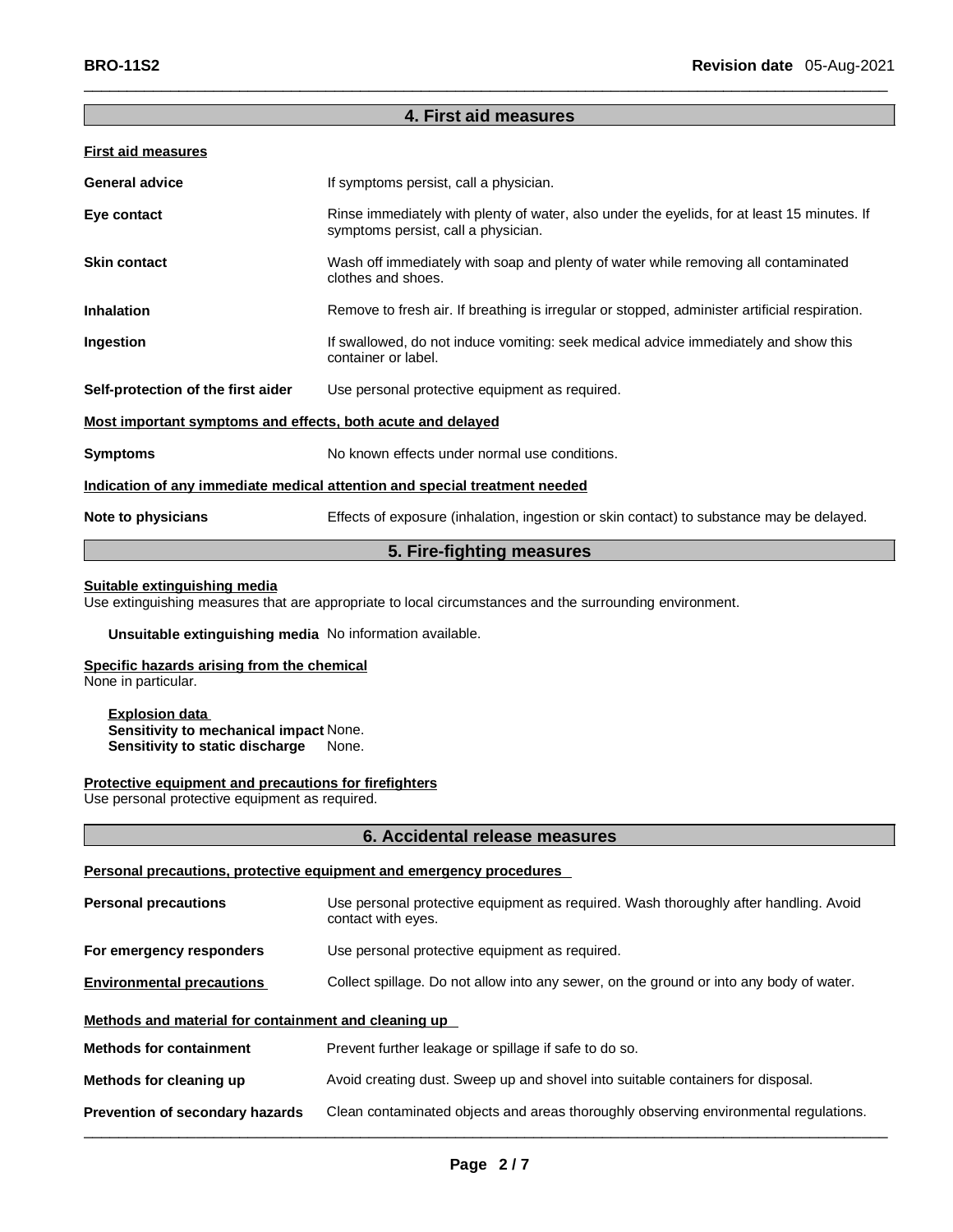### **7. Handling and Storage**

 $\Box$ 

#### **Precautions for safe handling**

| Advice on safe handling                                      | Use only in well-ventilated areas. Avoid contact with skin and eyes. Use personal protective<br>equipment as required. |  |
|--------------------------------------------------------------|------------------------------------------------------------------------------------------------------------------------|--|
| Conditions for safe storage, including any incompatibilities |                                                                                                                        |  |
| <b>Storage conditions</b>                                    | Keep container tightly closed in a dry and well-ventilated place. Store at ambient conditions.                         |  |
| Incompatible materials                                       | Strong oxidizing agents. Strong acids.                                                                                 |  |

### **8. Exposure Controls/Personal Protection**

#### **Control parameters**

| <b>Exposure quidelines</b> | Not applicable.                    |                                         |                                          |
|----------------------------|------------------------------------|-----------------------------------------|------------------------------------------|
| <b>Chemical name</b>       | <b>ACGIH TLV</b>                   | <b>OSHA PEL</b>                         | <b>NIOSH IDLH</b>                        |
| Iron Oxides (CI 77491)     | TWA: $5 \text{ mg/m}^3$ respirable | TWA: $10 \text{ mg/m}^3$ fume           | IDLH: 2500 mg/m <sup>3</sup> Fe dust and |
|                            | particulate matter                 | TWA: $15 \text{ mg/m}^3$ total dust     | fume                                     |
|                            |                                    | TWA: $5 \text{ mg/m}^3$ respirable      | TWA: $5 \text{ mg/m}^3$ Fe dust and fume |
|                            |                                    | fraction                                |                                          |
|                            |                                    | (vacated) TWA: $10 \text{ mg/m}^3$ fume |                                          |
|                            |                                    | and total dust Iron oxide               |                                          |
|                            |                                    | (vacated) TWA: $5 \text{ mg/m}^3$       |                                          |
|                            |                                    | respirable fraction regulated           |                                          |
|                            |                                    | under Rouge                             |                                          |

#### **Appropriate engineering controls**

**Engineering controls** Ensure adequate ventilation, especially in confined areas. **Individual protection measures, such as personal protective equipment Eye/face protection** Wear safety glasses with side shields (or goggles). **Skin and body protection** Wear protective gloves and protective clothing. **Respiratory protection** In case of insufficient ventilation, wear suitable respiratory equipment. **General hygiene considerations** Handle in accordance with good industrial hygiene and safety practice. Wash contaminated clothing before reuse.

#### **9. Physical and Chemical Properties**

### **Information on basic physical and chemical properties**

| <b>Physical state</b><br>Appearance<br>Color                                                                                                                                                                                                                | Solid<br>Powder<br>Red | Odor<br>Odor threshold                                                                                                                                                                                                                           | Characteristic<br>No information available |
|-------------------------------------------------------------------------------------------------------------------------------------------------------------------------------------------------------------------------------------------------------------|------------------------|--------------------------------------------------------------------------------------------------------------------------------------------------------------------------------------------------------------------------------------------------|--------------------------------------------|
| <b>Property</b><br>рH<br>Melting point / freezing point<br>Boiling point / boiling range<br><b>Flash point</b><br><b>Evaporation rate</b><br>Flammability (solid, gas)<br>Flammability limit in air<br>Upper flammability limit<br>Lower flammability limit | <b>Values</b>          | Remarks • Method<br>No information available<br>No information available<br>No information available<br>No information available<br>No information available<br>No information available<br>No information available<br>No information available |                                            |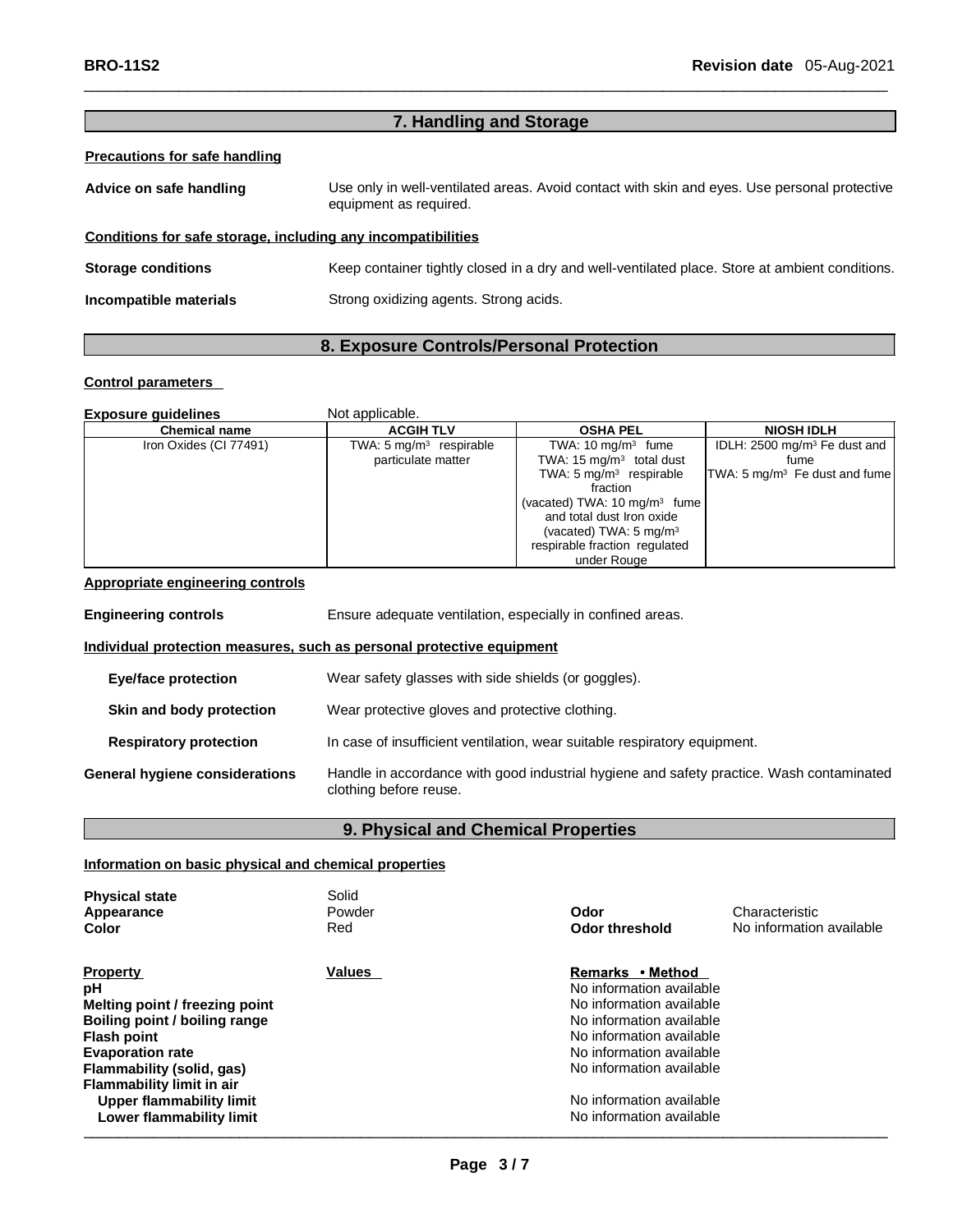**Vapor pressure** Noinformation available **Note that the Contract of the Contract of the View Available Vapor density No information available No information available Specific gravity No information available Notificate that the set of the set of the set of the set of the set of the set of the set of the set of the set of the set of the set of the set of the set of the set of the s Water solubility Insoluble in water Solubility in other solvents**<br> **Partition coefficient**<br> **Partition coefficient**<br> **No information available Partition coefficient**<br> **Autoignition temperature**<br> **Autoignition temperature**<br> **Autoignition available Autoignition temperature**<br>Hyphen **Kinematic viscosity**<br>Dynamic viscosity **Explosive properties No information available Oxidizing properties No information available No information available** 

#### **Other Information**

**Softening point No information available**<br> **Molecular weight No information available VOC Content (%)** 

No information available<br>No information available No information available

**Molecular weight** No information available<br> **VOC Content (%)** No information available **Density** No information available **Bulk density** No information available

### **10. Stability and Reactivity**

 $\Box$ 

## **Chemical stability**

No data available

**Reactivity**

Stable under normal conditions.

#### **Possibility of hazardous reactions**

None under normal processing.

**Hazardous polymerization** Hazardous polymerization does not occur.

**Conditions to avoid** None known.

#### **Incompatible materials**

Strong oxidizing agents. Strong acids.

#### **Hazardous decomposition products**

None under normal use conditions.

**11. Toxicological Information**

#### **Information on likely routes of exposure**

#### **Product information**

| <b>Inhalation</b>   | No data available. |
|---------------------|--------------------|
| Eye contact         | No data available. |
| <b>Skin contact</b> | No data available. |
| Ingestion           | No data available. |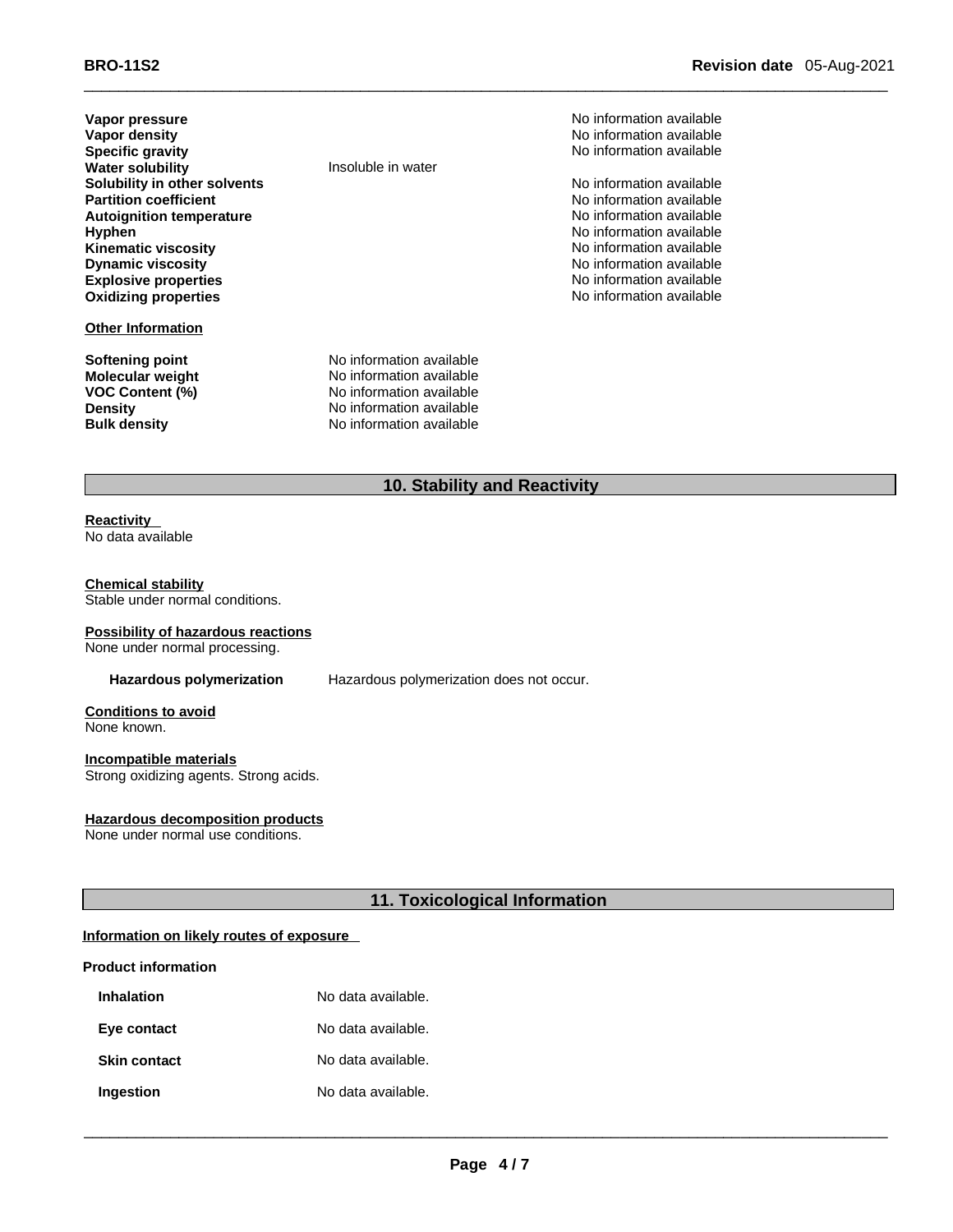#### **Component Information**

| <b>Chemical name</b>    | Oral LD50                | Dermal LD50                                                  | <b>Inhalation LC50</b> |
|-------------------------|--------------------------|--------------------------------------------------------------|------------------------|
| Iron Oxides (CI 77491)  | (Rat)<br>10000 ma/ka     |                                                              |                        |
| Triethoxycaprylylsilane | = 10060 µL/kg<br>′ Rat ` | $= 6730$ mg/kg (Rabbit)<br>$> 8000$ mg/kg $\ell$<br>(Rabbit) | $> 22$ ppm (Rat) 4 h   |

 $\Box$ 

#### **Symptoms related to the physical, chemical and toxicological characteristics**

**Symptoms** No information available.

#### **Delayed and immediate effects as well as chronic effects from short and long-term exposure**

| <b>Skin corrosion/irritation</b><br>Serious eye damage/eye irritation<br><b>Irritation</b><br><b>Corrosivity</b><br><b>Sensitization</b><br>Germ cell mutagenicity<br>Carcinogenicity | No information available.<br>No information available.<br>No information available.<br>No information available.<br>No information available.<br>No information available.<br>This product does not contain any carcinogens or potential carcinogens as listed by OSHA,<br>IARC or NTP. |
|---------------------------------------------------------------------------------------------------------------------------------------------------------------------------------------|-----------------------------------------------------------------------------------------------------------------------------------------------------------------------------------------------------------------------------------------------------------------------------------------|
| <b>Reproductive toxicity</b>                                                                                                                                                          | No information available.                                                                                                                                                                                                                                                               |
| <b>STOT - single exposure</b>                                                                                                                                                         | No information available.                                                                                                                                                                                                                                                               |
| <b>STOT - repeated exposure</b>                                                                                                                                                       | No information available.                                                                                                                                                                                                                                                               |
| <b>Aspiration hazard</b>                                                                                                                                                              | No information available.                                                                                                                                                                                                                                                               |

### **12. Ecological Information**

### **Ecotoxicity**

| <b>Chemical name</b>    | Algae/aquatic plants | Fish                                                      | Crustacea |
|-------------------------|----------------------|-----------------------------------------------------------|-----------|
| Iron Oxides (CI 77491)  |                      | 100000: 96 h Danio rerio mg/L<br>LC50 static              |           |
| Triethoxycaprylylsilane |                      | 0.055: 96 h Oncorhynchus mykiss<br>mg/L LC50 flow-through |           |

#### **Persistence and degradability**

No information available.

#### **Bioaccumulation**

No information available.

**Other adverse effects** No information available

## **13. Disposal Considerations**

### **Waste treatment methods**

| Disposal of wastes     | Disposal should be in accordance with applicable regional, national and local laws and<br>regulations. |
|------------------------|--------------------------------------------------------------------------------------------------------|
| Contaminated packaging | Disposal should be in accordance with applicable regional, national and local laws and<br>regulations. |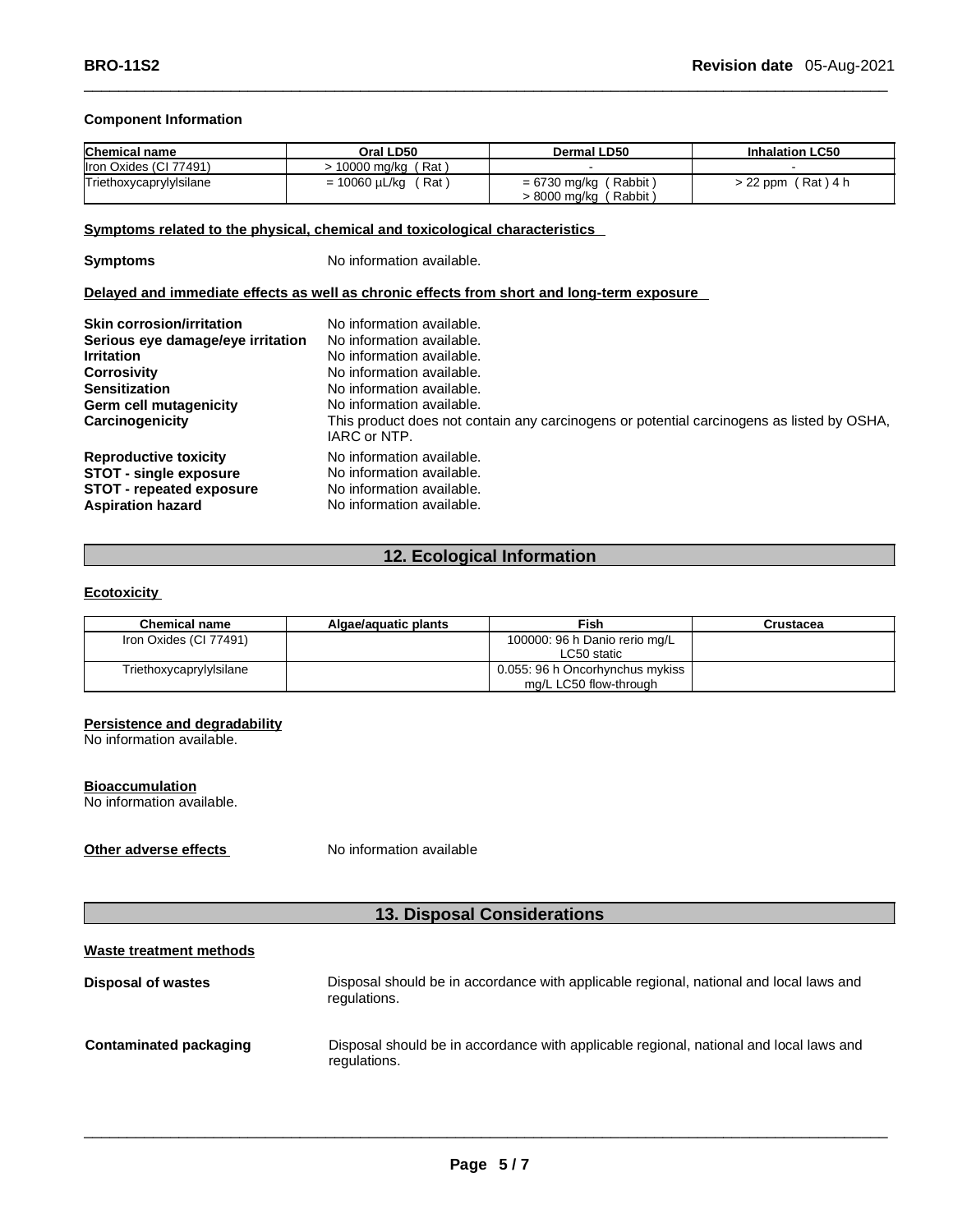## **14. Transport Information DOT** Not regulated **ICAO (air)** Not regulated **IATA** Not regulated **IMDG** Not regulated **RID** Not regulated **ADR** Not regulated

### **15. Regulatory information**

 $\Box$ 

| <b>International Inventories</b> |          |
|----------------------------------|----------|
| TSCA                             | Complies |
| <b>DSL/NDSL</b>                  | Complies |
| <b>EINECS/ELINCS</b>             | Complies |
| <b>ENCS</b>                      | Complies |
| <b>IECSC</b>                     | Complies |
| <b>KECL</b>                      | Complies |
| <b>PICCS</b>                     | Complies |
| <b>AICS</b>                      | Complies |

 **Legend:**

 **TSCA** - United States Toxic Substances Control Act Section 8(b) Inventory

 **DSL/NDSL** - Canadian Domestic Substances List/Non-Domestic Substances List

 **EINECS/ELINCS** - European Inventory of Existing Chemical Substances/European List of Notified Chemical Substances

 **ENCS** - Japan Existing and New Chemical Substances

**IECSC** - China Inventory of Existing Chemical Substances

 **KECL** - Korean Existing and Evaluated Chemical Substances

 **PICCS** - Philippines Inventory of Chemicals and Chemical Substances

 **AICS** - Australian Inventory of Chemical Substances

### **US Federal Regulations**

#### **SARA 313**

Section 313 of Title III of the Superfund Amendments and Reauthorization Act of 1986 (SARA). This product does not contain any chemicals which are subject to the reporting requirements of the Act and Title 40 of the Code of Federal Regulations, Part 372

#### **SARA 311/312 Hazard Categories**

| Acute health hazard               | N٥ |
|-----------------------------------|----|
| Chronic Health Hazard             | N٥ |
| Fire hazard                       | N٥ |
| Sudden release of pressure hazard | N٥ |
| Reactive Hazard                   | N٥ |

#### **CWA (Clean Water Act)**

This product does not contain any substances regulated as pollutants pursuant to the Clean Water Act (40 CFR 122.21 and 40 CFR 122.42)

### **CERCLA**

This material, as supplied, does not contain any substances regulated as hazardous substances under the Comprehensive Environmental Response Compensation and Liability Act (CERCLA) (40 CFR 302) or the Superfund Amendments and Reauthorization Act (SARA) (40 CFR 355). There may be specific reporting requirements at the local, regional, or state level pertaining to releases of this material